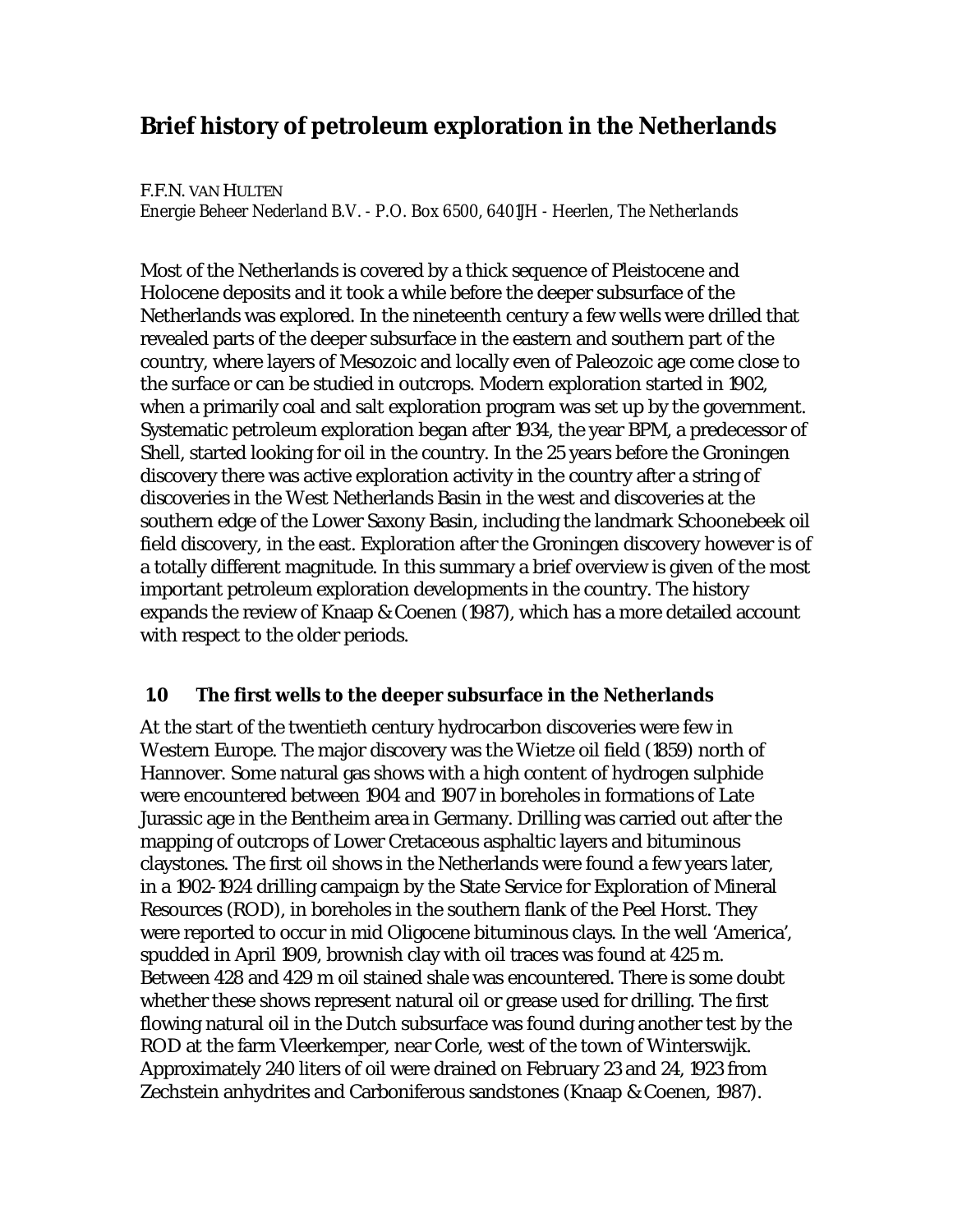Two days earlier some gas flow was reported. In total 1.5 barrel of oil was recovered after a mishap with explosives. The oil was reported at a depth between 1066 and 1083 m. The 1924 Gelria-1 and -2 wells at Lichtevoorde and Groenlo, north of Winterswijk, had oil shows as well.

#### *1.1 The first systematic exploration in the early twentieth century*

At the beginning of the twentieth century coal exploitation became attractive and the government became interested in systematic exploration outside South-Limburg. In 1902, supported by Law in 1903, gave the government a temporary monopoly on exploration of coal, (potassium) salt and after 1908 all other minerals including oil as well. Drilling started in the central eastern and southeastern parts of the country. The national organization (ROD) was founded in 1902 to investigate possible mineral resources in the country for the state. After the drilling of a number of exploration wells that gave the first systematic insight in the deeper geology of the country, the organization was dismantled after 1924 when the freedom of exploration was restored as foreseen in the 1903 law.

The result of this first systematic investigation of the deep subsurface was the discovery of the horst and graben structure of the southern Netherlands. The successful coal exploration well Helenaveen-5a, proved the Peel Horst, where the Carboniferous was found at a depth of 940 m. The well found six workable coal seams (Stheeman & Thiadens, 1969). Carboniferous was also proven by the well Plantengaarde-1 in the Achterhoek in 1908. The main unconformities were discovered and even tectonic inversion was noted for the first time (Klein, 1913). The better understanding of the east of the Netherlands resulted in the local salt exploitation there. The Buurse salt mining concession was granted in 1918 and the Twente Rijn concession in 1933. The coal and salt finds together with the Zechstein oil-shows and the Corle oil find resulted in 1926 in an application "Gelria" for a combined coal, salt and oil concession. A concession was granted, without the oil, because the viability of the oil was not demonstrated. Gelria never became successful for various reasons. One of the reasons of the failure being the obsessive interest in the remote possibility of petroleum prospects.

# *1.2 The first petroleum exploration after 1935*

The Bataafse Petroleum Maatschappij attracted by oil discoveries in Germany near Hannover and perhaps enticed by the Gelria application (Stheeman & Thiadens, 1969), commenced a systematic search for oil and gas in the Netherlands after 1934. In 1933 a law had been presented to parliament that restricted exploration freedom in five eastern and northern provinces to the benefit of BPM. Exploration freedom was restored in 1947. A gravity and magnetic survey over the eastern Netherlands was acquired. Drilling started in Meppel and Coevorden in 1937. The second oil discovery in the Netherlands was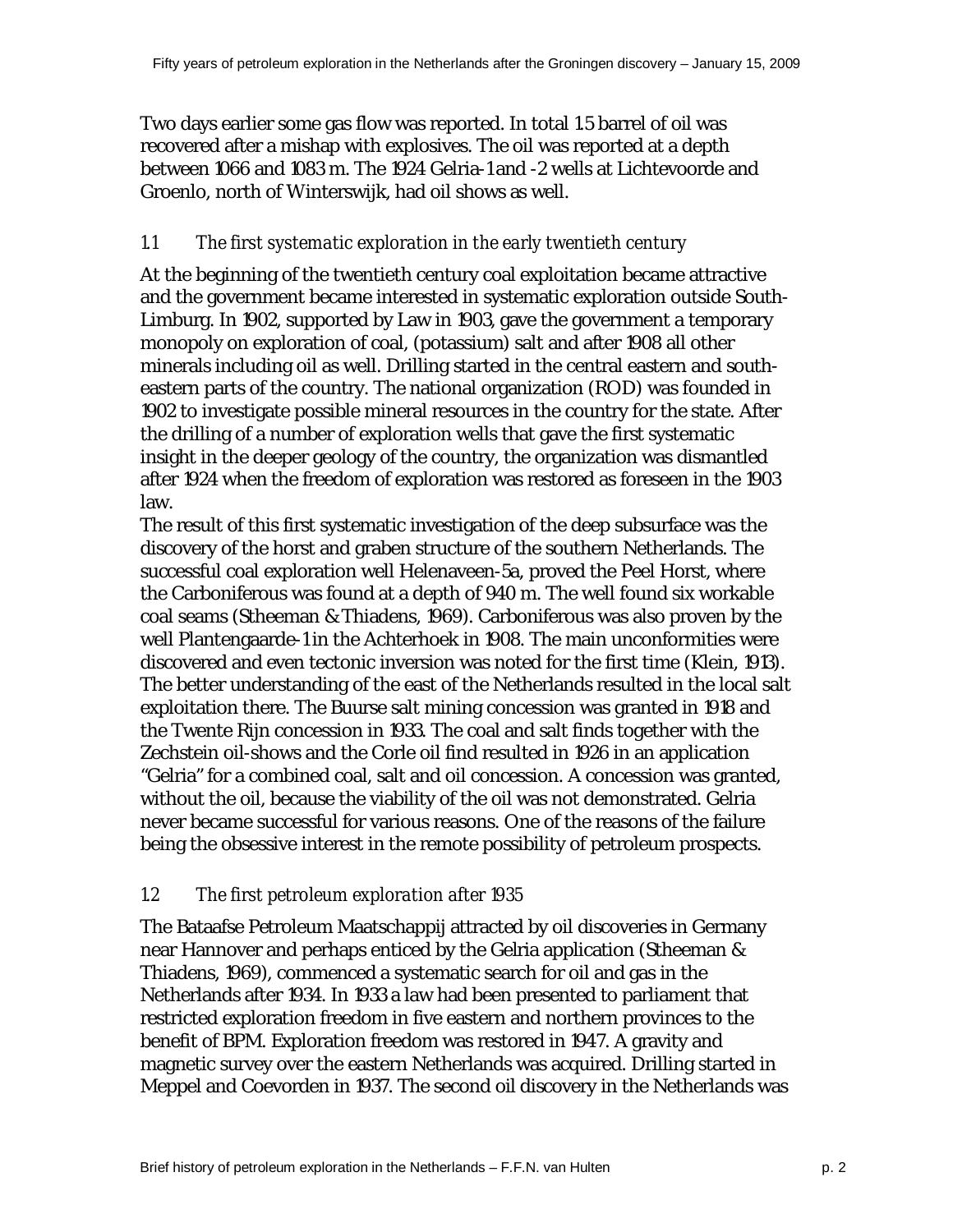serendipitous. In 1938 during an exhibition of "living in the Dutch East Indies" in the gardens on 'De Mient' in The Hague oil was found (Bodenhausen & Ott, 1981). The demonstration of a light rotary rig intended to drill a hole down to 500 m, spudded June 13 and discovered oil unintentionally. The show of asphaltlike oil, in De Mient-1 at 464 m in the Eocene, had no economic value or follow up, but stimulated exploration in the western parts of the Netherlands.

Important gas discoveries were made in Germany near Bentheim close to the Dutch border in 1938. In particular the Zechstein discovery well Nord Deutschland-1, caught the imagination. The well was drilled in 1938 and had a blowout that came under control after three months. The discovery sparked an extensive exploration campaign in the area.

Thereafter in the period 1935-1943 twenty-five exploration wells were drilled in the Netherlands. The deepest was just over 1000 m. Prior to the German occupation of the Netherlands in 1940, 12 dry holes were drilled. The main target were anticlines similar to the structures in the German Lower Saxony basin (Stheeman & Thiadens, 1969). Finally in February 1943 the Schoonebeek oil field (Visser and Sung, 1958) was discovered. Oil had been encountered in the Jurassic of the well Coevorden-2 (1942) but missed the lower Cretaceous sands that were known from Germany. The first to strike Cretaceous oil was Wintershall on the German side of the border. The BPM well Coevorden-3 close to the town of Schoonebeek made the discovery in 1944, on the Dutch side, at a depth between 803 and 828 m. August 1946, at the request of the Schoonebeek community, the field name Coevorden-East was changed to Schoonebeek (Reimering, 1948). The Schoonebeek heavy oilfield turned out to be the largest onshore oilfield of Western Europe.

The 1938 oil find of 'De Mient' activated exploration in the West Netherlands Basin (Bodenhausen & Ott, 1981). Drilling in 1944 and 1947 near Delft and 1952 near Berkel by NAM, did not find economic quantities of oil. An extensive seismic campaign initiated in 1947 together with a gravimetric survey gave an indication of potential hydrocarbon bearing structures and already in 1953 the first economic quantities were found in the Rijswijk field (Rijswijk-1) and Pijnacker (1955), with light oil in Early Cretaceous sandstones. A concession was granted in October 1955 and was expanded in 1957 covering large parts of the Zuid-Holland province after discoveries in De Lier (1955, gas), IJselmonde (1956, gas/oil) and Wassenaar (1956, oil). The Rijswijk concession led to production from ten oil fields with a total production in 1994 of 200 mln bbls (Racero-Baena & Drake, 1996), peaking in 1960. In 1947 the successor of BPM NAM was founded as a joint Shell and Standard Oil co. of New Jersey (now Exxon Mobil) venture.

In the eastern part of the country, in the provinces Drenthe and Overijssel, seismic acquisition between 1947 and 1952 covered 67,000 km. This led to the discovery of a number of gas wells. The first major gas find was the second well west of Coevorden called Coevorden-West-2. The well showed in July 1948 gas at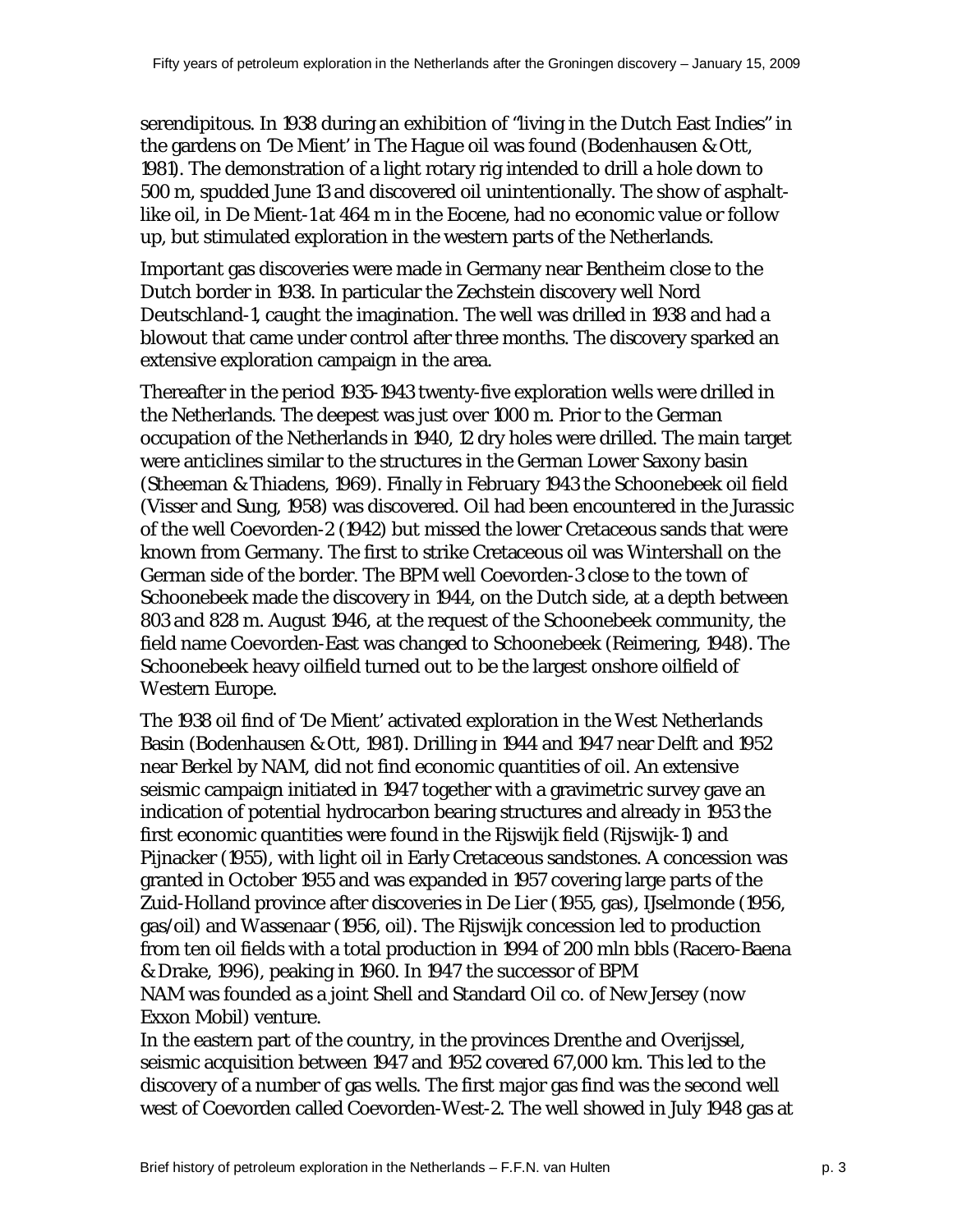the depth of 2785 m in the Zechstein. It was the deepest well in the Netherlands at that time. This first gas find represented a major new reservoir.

Noticeable in that period are the other gas discoveries in the Zechstein like Tubbergen (Zechstein 2, 3) in 1951. In 1955 gas was found in Twente near Rossum and a year later in De Lutte. Hydrocarbons were found in other formations as well. In De Wijk gas field a unique multi reservoir stack was discovered with gas in Tertiary, L. Cretaceous, Triassic, Permian (Zechstein and Rotliegend) and Carboniferous horizons. The discovery well was drilled in 1949 (Gdula, 1983; Bruijn, 1996). The nearby Wanneperveen field (Lower Cretaceous) was discovered in 1951.

Prior to the discovery of Groningen ninety eight exploration wells with a total of 257,653 m were drilled. The deepest well Dwingeloo-1 in 1955 reached a depth of 3,800 m. Improvements in seismic acquisition made it possible after 1955 to record reflections below the Zechstein salt (Stheeman & Thiadens, 1969).

# **2.0 The discovery of Groningen**

The Rotliegend was hardly known in the Netherlands before the Groningen gas find. The first well drilled to marginal facies of the Permian Rotliegend is one of the first ROD wells, Helenaveen-5A [1905] (Geluk, 2005). The first exploration well in the province of Groningen went down in 1952. The target, of this well Haren-1, were the Permian Zechstein carbonate rocks, which were found in an anhydritic, tight basinal facies. The well was deepened and for the first time showed the 200 m -water bearing -Lower Permian Rotliegendes sandstone and thus proved the existence of an important reservoir below the Zechstein evaporites (Te Groen & Steenken, 1968). It was not the Rotliegend but the Zechstein that justified the important follow-up (Stheeman & Thiadens, 1969). They recall that the exploration concept for the next well based on a high near the "Hondsrug" lineament, a Pleistocene ridge, which has a "Variscan" direction i.e. parallel to the edge of the Russian Platform (sic), analogous to the situation in Rumania.

This follow-up well Ten Boer-1, spudded September 1, 1955, was stopped for technical reasons (a safety valve malfunction shut down operations) in the predominantly shaly upper section of the Lower Permian, just short of being the formal discovery well. These shale facies of the Rotliegend later called "Ten Boer Member" almost killed the Rotliegend as exploration target. Stheeman &Thiadens (1969) suggest that swabbing during pullout of the drill pipe gave enough gas production to justify later investigations in the Rotliegend. The well Ten Boer-1 at that time was completed as a small Zechstein producer. Two additional wells at structural highs near Delfzijl and Slochteren were deferred in 1956 when the Suez crisis shifted attention to development drilling (Stäuble & Milius, 1970) in proven oil fields. It was not until the Slochteren-1 well (spudded May 29, 1959, near the village Kolham), positioned on the highest position on the culmination, found the Lower Permian Rotliegendes sands gas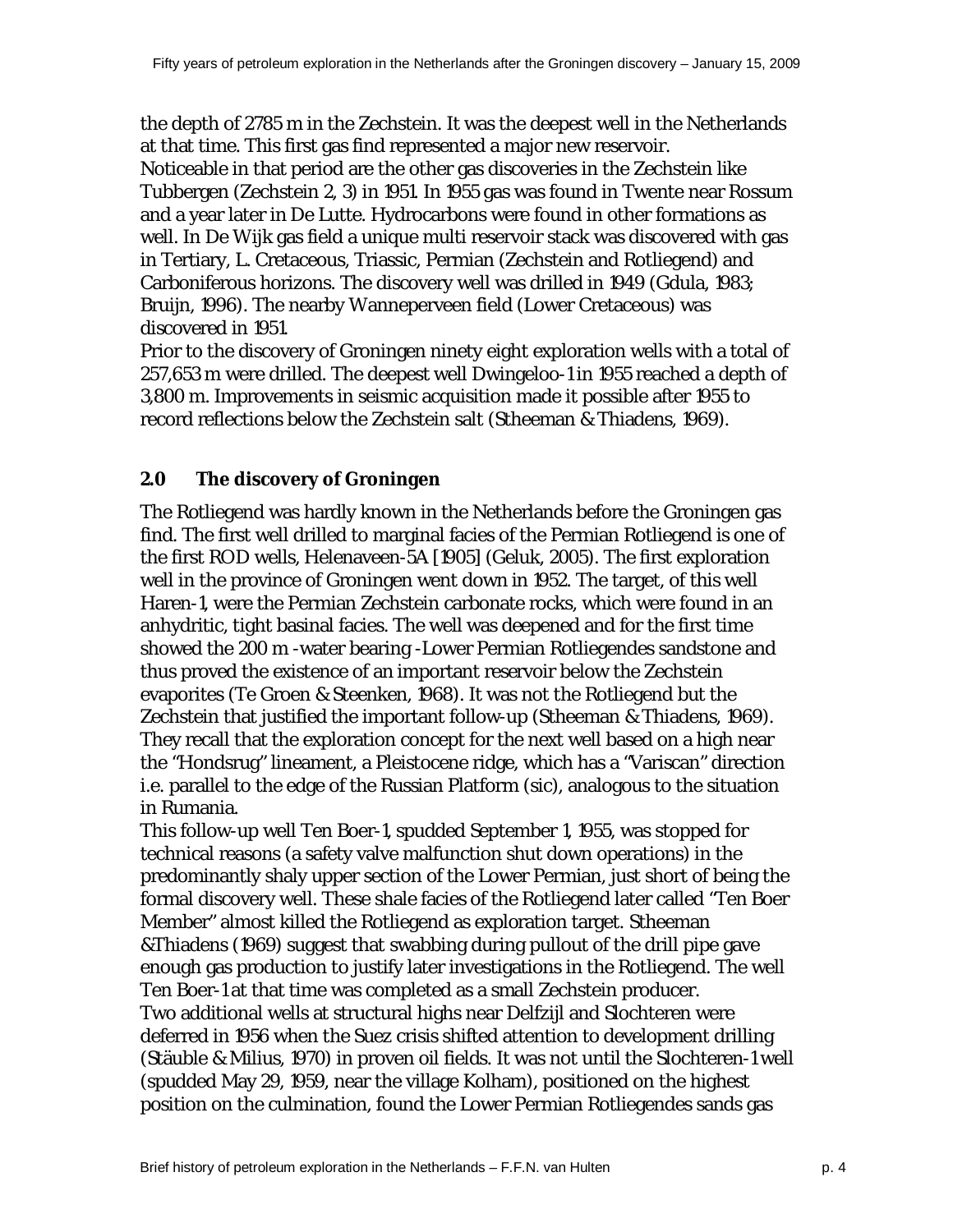bearing on July 22, 1959. The next well Delfzijl-1 (Te Groen & Steenken, 1968) that was spudded 26 January 1960, revealed only the upper part of the sequence to be gas bearing on what was thought to be a separate structure.

Seismic detailing, additional appraisal wells and the use of improved velocity data led to drastically improved maps, showing one giant field. The Groningen concession, covering the whole province of Groningen, was issued by Royal Decree (KB) May 30, 1963.

In the Groningen concession, some 27 smaller fields in addition to Groningen, have been discovered since 1963. The second largest onshore field is the Annerveen field, straddling the Groningen Drenthe provincial boundary, with about 75 mrd m $3$  of initial in place volume (Veenhof, 1996).

### *2.1 Exploration policy changes*

The Groningen gas find of 22 July 1959 changed Dutch energy policy and led to a new exploration phase onshore and offshore some years later. The giant accumulation of 2,800 mrd  $m^3$  gas changed also the conditions for concessions profoundly. The legal framework could hardly handle the interest of the international oil industry. The 1947 exploration freedom concept created chaos in 1959, after the competition heard of the gas find. Between May 1963 and December 1965, eight different companies applied for eighteen overlapping concessions in the Northern provinces. This complicated situation was brought to an end in 1965 with new legislation. It introduced an exclusive drilling permit, which does not guarantee the granting of a concession in case of succes. After December 1965, when the proposal was tabled, until the moment a new bill (Mineral exploration law 1967) became operational, companies actually postponed drilling.

# **3.0 Rotliegend exploration onshore after Groningen**

The emphasis of exploration for oil after the discovery of Schoonebeek, shifted to gas after the Groningen find. Despite the fact that Groningen is situated at the Dutch-German border it was the United Kingdom that benefitted the most from the discovery. At first, the Rotliegend play hardly extended to the east. In Germany only a limited number of commercial Rotliegend fields were discovered (Groothusen, Wustrow). Many finds there showed very high nitrogen content. Much later, exploration based on modern seismic yielded more than 100 mrd m $3$  reserves in northern Germany.

It was towards the west where the play really became successful. A large number of onshore discoveries and later even more successful exploration in the offshore area. For example the Grootegast field on the west side of the Groningen province was discovered at the end of 1960. The drive to the west was after 1964 supported by Rotliegend discoveries in the UK southern North Sea as well.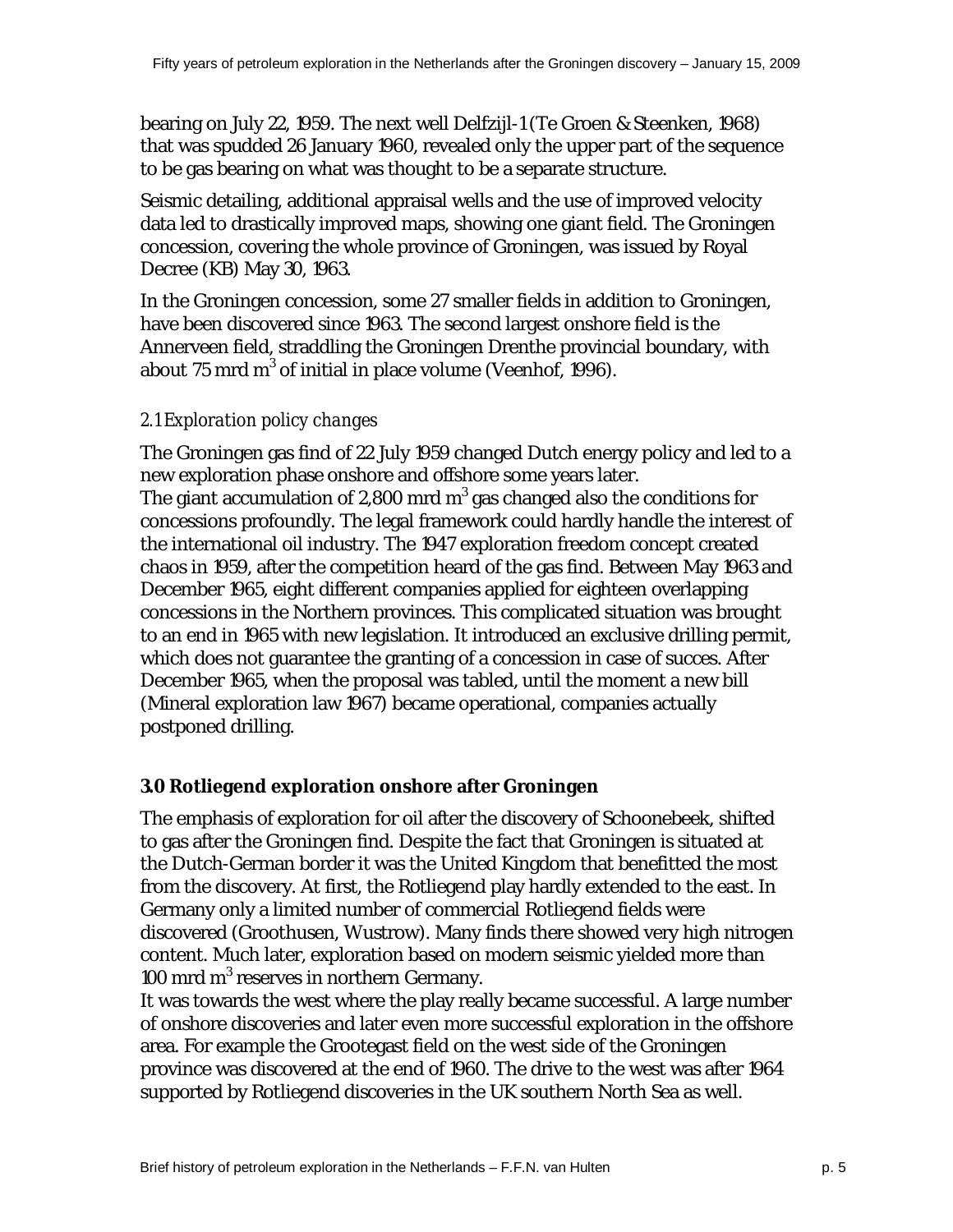It is interesting to note that companies immediately started sedimentological research of the Rotliegend (Glennie, this workshop). K. W.Glennie, recalls his first steps in becoming an expert in desert sedimentation in 1963 when he was pulled off a study of turbidites because the discovery of the Groningen gas accumulation. Initially the sedimentological model of reservoir sand was not clear. There were discussions of the desert/playa model vs. a delta model. Glennie (this workshop) credits Eppo Omkens to be the first geologist to realize that the cores showed desert sediments.

For NAM a race started to keep the lead they obtained with the discovery (Interview Van Tellingen). A major goal was to apply for more concessions in order to secure acreage. Their aim was to find as fast as possible more commercial hydrocarbons to maintain the inside track they had with respect to the Rotliegend play. The major Annerveen accumulation, discovered by Annerveen-Anloo-1 in 1962, led to the concession application of Drenthe (granted in 1968).

In 1962 only three companies besides NAM were performing seismic surveys onshore and offshore, the next year six operators were active. Amoseas started seismic acquisition in the south, in Brabant and the southern part of Zuid-Holland. Soon acquisition shifted to the tidal flat area of the Waddenzee in the north where also Mobil was active. Acquisition of 2,860 km seismic in 1963 increased to 10,992 km during 1964. The number of wells mounted from four (1963) to thirty one (1964). The drilling was mainly concentrated in the northern regions of the country, Noord-Holland, Friesland and the Wadden area. The gas rush was demonstrated dramatically in 1964 on the Frisian tourist island of Ameland where 5 rigs were active between May and June. The Ameland field was discovered in that year with the well Ameland-East-1 drilled by Mobil in this period, but Nam was active on the island as well and drilled a successful gas well (Hollum-2).

# *3.1 Exploration in Friesland*

The successes on Ameland were no measure for the rest of the Friesland province. There were certainly some Rotliegendes discoveries by NAM like Blija-Ferweradeel (1963), Tietjerk (1965), Ureterp (1965) and Suawoude (1966). These discoveries were mostly in the eastern part of the province close to the Groningen Friesland boundary. In the western part Zechstein salt seal was missing (see Van Wijhe *et al*., 1980) and Rotliegend exploration was not successful. Here discoveries were made in the Lower Cretaceous (Cottençon *et al*., 1975). Fields like Oudega-Akkrum (Amoseas, 1964), Harlingen (Petroland, 1964) and Warga (Petroland, 1964). The drilling of the larger Leeuwarden field followed after the discovery of the Warga accumulation. Follow-up wells in Eernewoude-1 and Nijega-1 (both Petroland, 1965), confirmed the Lower Cretaceous Vlieland play over the large Leeuwarden Field area. In 1966 drilling came to a halt and no wells were drilled after 14 December 1965 till 1968 because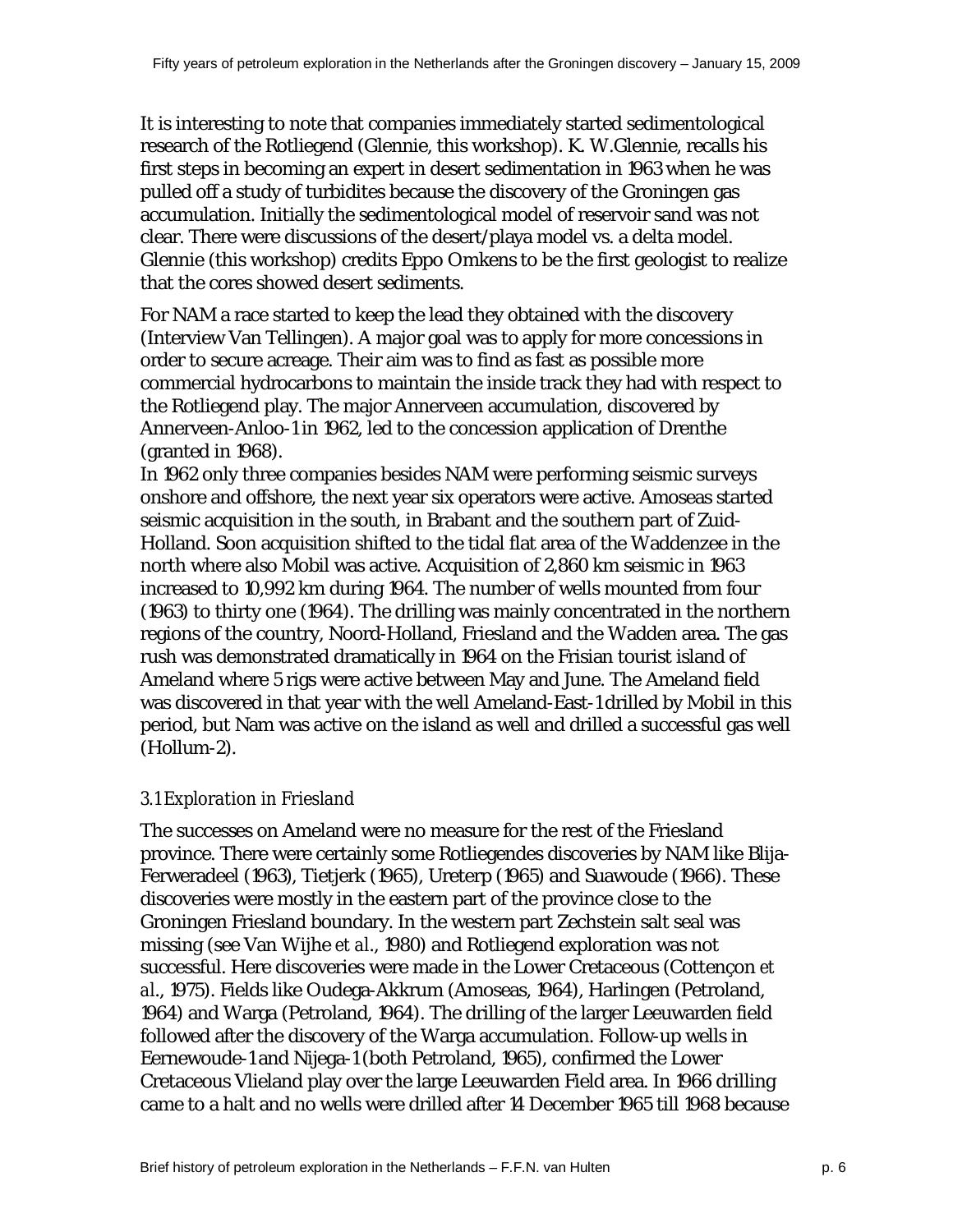of the new mineral exploration law. The Leeuwarden Concession was granted in February 1969 after some delineation wells had been drilled. In 1970 in a followup to the west, the Lower Cretaceous Zuidwal field was found in the Waddenzee (Perrot & Van der Poel, 1987).

A discovery without follow-up was the Harlingen Chalk discovery in 1964. Late Cretaceous Chalk can be found underneath large parts of the country, however the Harlingen gas accumulation is one of the few producing fields in the Chalk in the Netherlands. The structure was formed in the Oligocene, suggesting late charge (Van den Bosch, 1983).

### *3.2 Exploration in Noord Holland*

In the Noord Holland province, a race was going on between Amoco, Phillips Petroleum and NAM. In February 1964 NAM had made a gas discovery in the Bunter of the well Wimmenum-Egmond-1. The other companies tried to diminish the relative advantage of NAM. In 1964 seismic acquisition of Amoco and Phillips reached a length of over 687 and 463 km. These companies spudded their first wells almost at the same time July 1964 only a few days before NAM, based on a discovery in the well Middelie-1, filed an application for a production concession which covered almost the whole province including a part of the IJsselmeer. Amoco found in 1964 gas in its first well Schermer-1 in the Zechstein-3. After a dry hole in Warmenhuizen-Krabbendam-1, gas was found in Heiloo-1 in the Bunter. The production test in the wells warranted commercial production and an application for the Bergen concession was filed immediately after the production test. Subsequent exploration resulted in the Rotliegend discoveries of the Groet (Groet-1) and Bergen fields (Bergen-1A) shortly after in 1965 (Van Lith, 1983). Amoco applied deviated drilling in the sensitive dune nature area.

The Middelie concession, now reduced in size, was granted to NAM in 1964. The Bergen concession surrounded by Middelie was granted to Amoco in 1965. The Bergermeer Rotliegend field was found in 1969.

Phillips had not been as lucky. A string of dry holes ended their exploration. Exploration attempts of Mobil were unsuccessful in Noord Holland as well.

In the northern tip of the province Petroland shot only 95 km seismic. After two dry holes on the island of Texel, gas was found on the mainland. The well Slootdorp-1 was spudded November 1964 by Petroland. It resulted in a Zechstein discovery and the concession Slootdorp in the north of the province.

#### *3.3 The Sleen-2 blow out*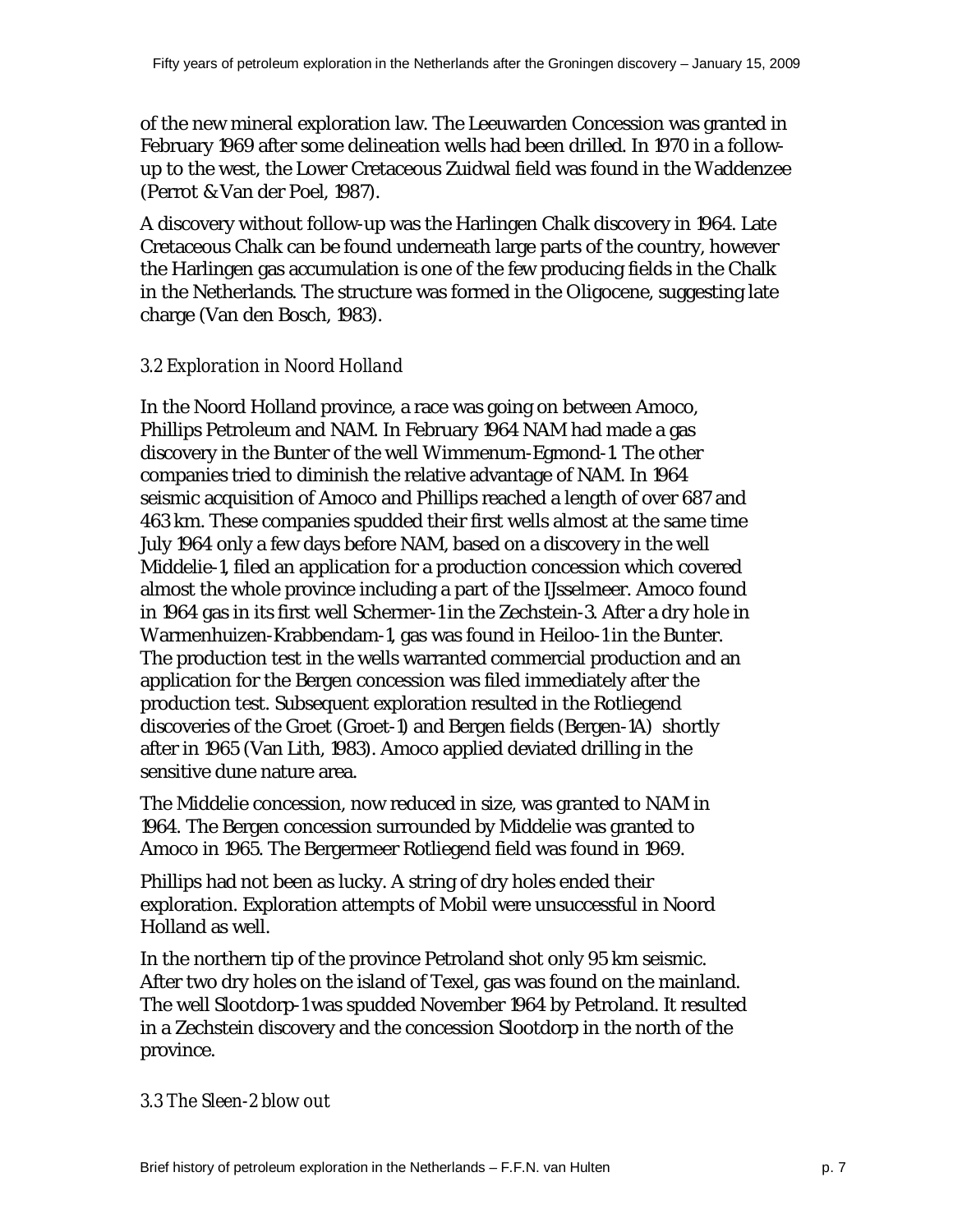The frantic drilling came at a price in 1965 (Van Tellingen, Interview). A blow-out of the exploration well Sleen-2 caused the rig to disappear in a crater lake created by the mishap (Milius & Van der Vlugt, 1967). The well had spudded November 2 1965 and on November 18 the first high pressure formations of the Triassic had been reached at 1840 m. The high pressure warranted a mud weight adjustment and about 100 m more were drilled into the Triassic. While pulling the drill bit in order to run the casing, gas outflow made the borehole unstable. The drill string was lowered again, but got stuck at 930 m at an obstruction. Circulation started but new problems arose because mud losses became increasingly serious in a shallow formation by December 1. By that date the bit had reached 1070 m but this was too shallow to avoid the high pressure gas flowing into the younger formations and small craters were forming around the derrick at the surface. Three o'clock that afternoon the first eruption took place and water fountains of 8 to 9 m marked the beginning of the end for the rig. Less than an hour later the drilling equipment had disappeared in a large crater lake. A relief well Sleen-3 was drilled 600 m of the original hole. That well reached 18 February the Sleen-2. February 21 the well was under control. Today a small lake remains.

For the past fifty years this has been the only blow out of an exploration well.

# **4.0 Offshore exploration after Groningen**

The discovery of offshore oil and gas seemed impossible at the end of the 1950s, when only very little was known of the northwest European continental shelf. Although the oil industry already had considerable experience in developing oiland gas fields in shallow parts of the offshore – notably in Venezuela, the Arabian Gulf and the Gulf of Mexico – the rather small size of producing oil fields in the Netherlands and Northern Germany did not stimulate exploration in a hostile and higher-cost area offshore. Seismic acquisition in the Netherlands had been started by NAM already in the late 1950s in the area adjacent to the shore between Hoek van Holland and IJmuiden. A few years later this survey was extended 30-50 km off the coastline with a total length of 26,778 km in 1963. The absence of an international agreement establishing sovereignty over the continental seas prevented offshore exploration (Glennie, 1998). Drilling was possible but within the territorial waters or from an island. The first offshore well in the Netherlands drilled -with the rig Triton - is the Kijkduin-Zee-1 well, which spudded September 4 1961, in the territorial waters near The Hague. After this well the rig stayed close to the coast and drilled the dry holes Scheveningen-Zee-1, Noordwijk-Zee-1 and Zandvoort-Zee-1.

These were not the first North Sea wells. From the island of Helgoland, a well was already drilled in 1934 (Reichsbohrung No. 503; Kockel, 1995). These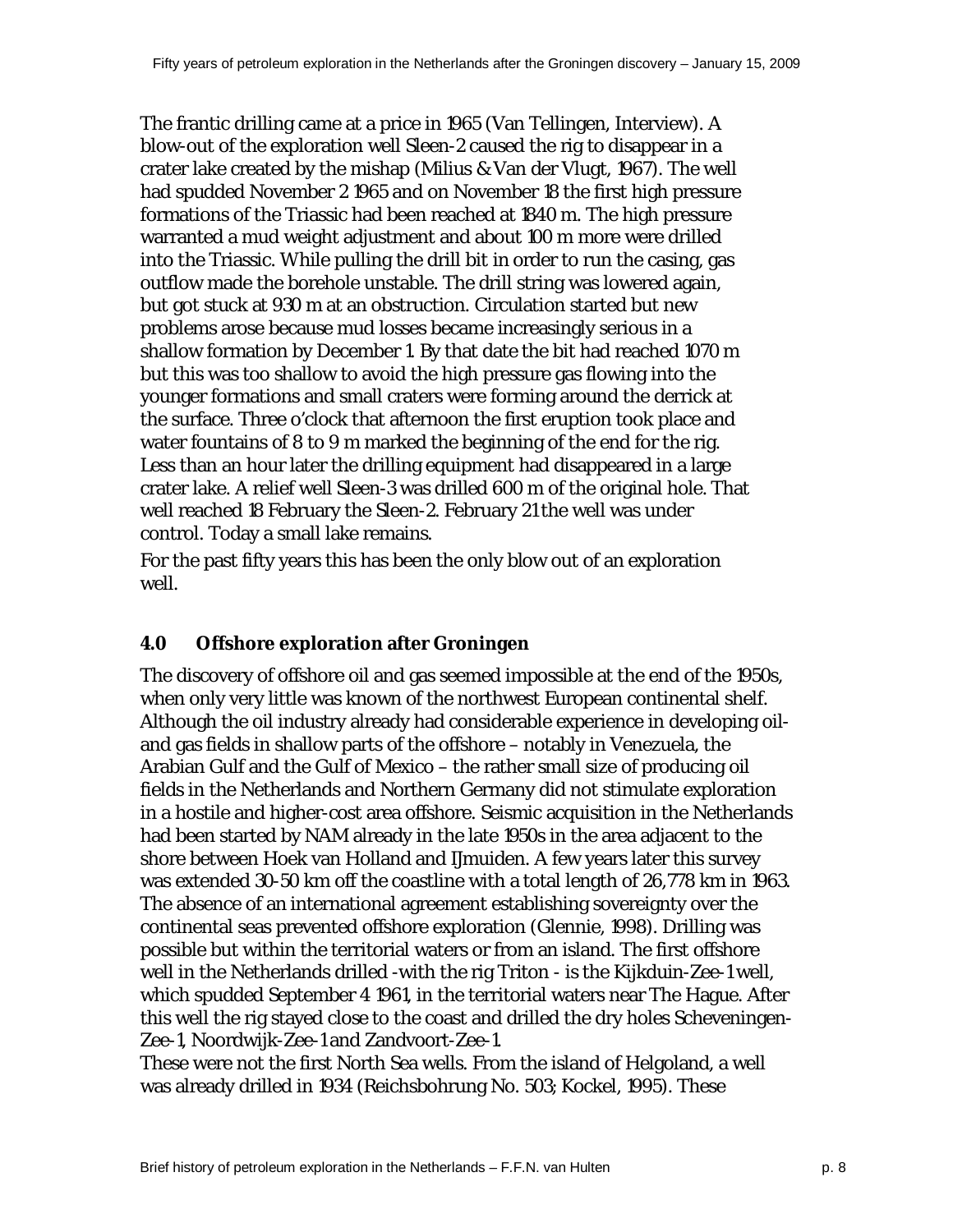German and four Dutch wells were not drilled for the Rotliegend play as was developing after the Groningen discovery. Drilling offshore in the Netherlands for the Slochteren play had to wait because of delays in the Mining Legislation. In 1958, the first United Nations International Maritime Law Conference at Geneva resulted in the Treaty on the Continental Shelf, which was ratified by the Netherlands as late as 1968. Based on this treaty the borderline with the United Kingdom was agreed.

The Dutch offshore regime is governed by the Mining Law Continental Shelf 1965 and some important administrative orders concerning the terms and conditions of the permits and mining regulations. The offshore was divided in blocks for which exploration applications could be submitted to the government.

The first offshore concessions were awarded by Denmark in 1963, the United Kingdom and Germany followed in 1964 and Norway in 1965. The slow enactment of petroleum legislation for the Netherlands offshore prevented drilling to take place there until 1968. The Netherlands got its first offshore North Sea exploration license in 1968, five years after Denmark.

It was therefore in the United Kingdom that the first Rotliegend gas was discovered offshore. The first gas strike in the North Sea was initiated on May 20 1964, when a German consortium (Deutsche Nordsee Gruppe, with a.o. Mobil and Wintershall) spudded the first offshore well, Nordsee B-1 in the German sector of the North Sea (De Wijn, this workshop). The well found noncommercial Zechstein gas, with a nitrogen content of over 90%. A spectacular blowout of the well killed itself after a number of days (Knaap & Coenen, 1987). On the UK shelf, the first well was 38/29 with a spud 26 December 1964. The first gas well was drilled a year later by BP in 48/6, 70 km East of the Humber with the West Sole field find. This discovery ended in a tragedy after the rig, a converted barge with ten support legs, called 'Sea Gem' collapsed because of metal fatigue. It capsized, sank and 13 of the 32 crew members died December 27, 1965. This wild start causes safety to be an ongoing important issue in North Sea offshore exploration.

Gas discoveries in the northern regions of the Netherlands combined with information of the neighboring countries, confirmed quickly the extension of the Rotliegend gas play. In the United Kingdom, after the West Sole discovery, Shell/Esso already found in 1966 the giant Leman field (49/26-1, spud December 17, 1965). The United Kingdom information combined with the disappointing results in the German sector provided a better understanding of the geographical limits of the Rotliegend play. In the United Kingdom, the first disappointments with tight reservoir (48/13-1) or valid structures devoid of gas (49/19) because of inversion were found. Despite some disappointments, the early years of exploration in the wider Southern North Sea area are characterized by a high rate of discoveries.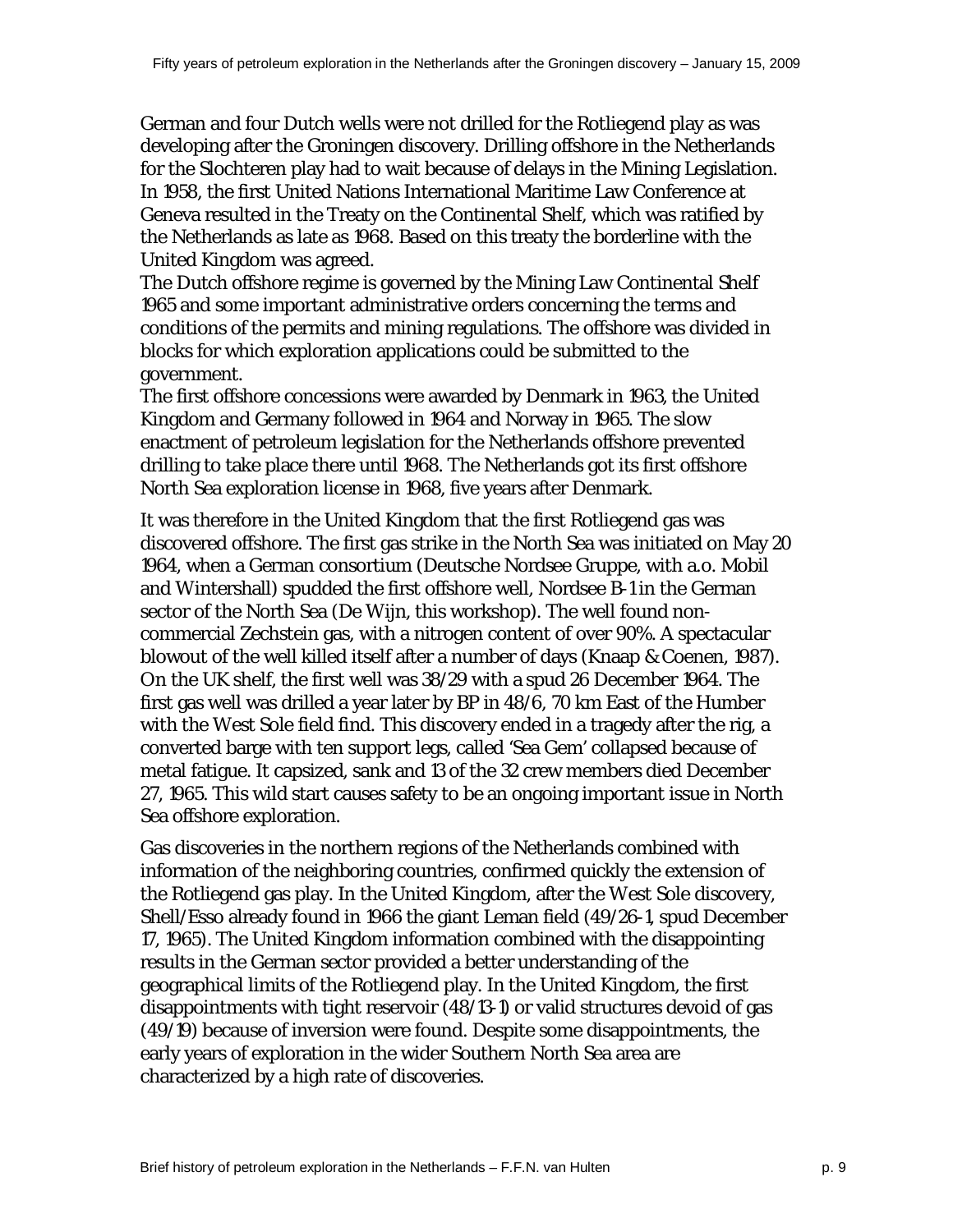#### *4.1 Exploration 1968-1974 The offshore drilling effort*

After the enactment of the Mining Law continental Shelf (1967) and the onshore "Search for Minerals Act" six operators were granted onshore drilling permits and offshore licenses were granted to eight companies. An explosive exploration effort ensued, particularly in the offshore. Seismic activities expanded feverishly followed with the drilling of twelve wells in 1968. The first regional seismic lines offshore were shot in the early 1960's by NAM. These lines gave NAM a headstart because they indicated a structural style similar to that present in the northern area of the Netherlands (Oele *et al*., 1981). Extensive regional seismic surveys were shot prior to the granting of the first offshore blocks in early 1968. The initial seismic interpretation showed large fault dip-closed structures at top Rotliegend level. The first true offshore well clearly outside the Dutch territorial waters K17-1 encountered a 275 m thick Rotliegend, a tight gas accumulation. This was a very disappointing start, considering that sixteen companies had applied for the block in the first exploration round (1968). The poor results shifted the exploration to the more northern blocks. The subsequent drilling in the Dutch blocks K7 (NAM, 1969) and L10 (Placid, 1970) were a success and followed by other successes in the K and L quadrants in the succeeding years. NAM had discoveries in K8, K11, K14, K15, K17, L13 (see Oele *et al*., 1981); Placid in K9, K12, L11, Petroland in L4 and L7 and Pennzoil in K10 and L8. The very prolific K15 block was only picked up in the second round of 1970 without competition (Manders, this workshop).

While the commercial limits of the Rotliegend sands appeared to be constrained to a relative narrow east-west-trending zone on the southern flank of the Southern Permian Basin, the Triassic Bunter sands, of excellent reservoir quality, were found to be far more widely distributed. High hopes for a major Bunter play were short-lived, because the Permian evaporites proved in most places to be a barrier to gas migration from the Carboniferous source. In the Netherlands, the significant Triassic gas discoveries were made much later. Offshore the first Triassic discovery was P6-1 (Meilink, 1984) in July 1968 (Mobil). The well encountered gas in the Zechstein as well, but was targeted to the Rotliegend, which was even more tight than K17-1 (d' Engelbronner, 2006). Both fields are situated in the inverted Broad Fourteens Basin. The next major Triassic find of L2 (NAM, 1968) did not get much follow up as did the discovery of the K13-A (1972) and K13-B (K13-2, spud August 1973, Bunter and Rotliegend gas) fields (Roos & Smits, 1983). The Bunter was initially no target in K13 and the Bunter gas was an exceptional case of spill from the Rotliegend in the layers above the salt. An important discovery after 1987 were the substantial Triassic fields by Amoco in the P15 block. The absence of Zechstein salt allowed migration of the Carboniferous gas into the Bunter.

The Zechstein rarely had good reservoir properties comparable to the earlier finds in SW Drenthe (Van Wijhe, 1981) and remained a secondary objective for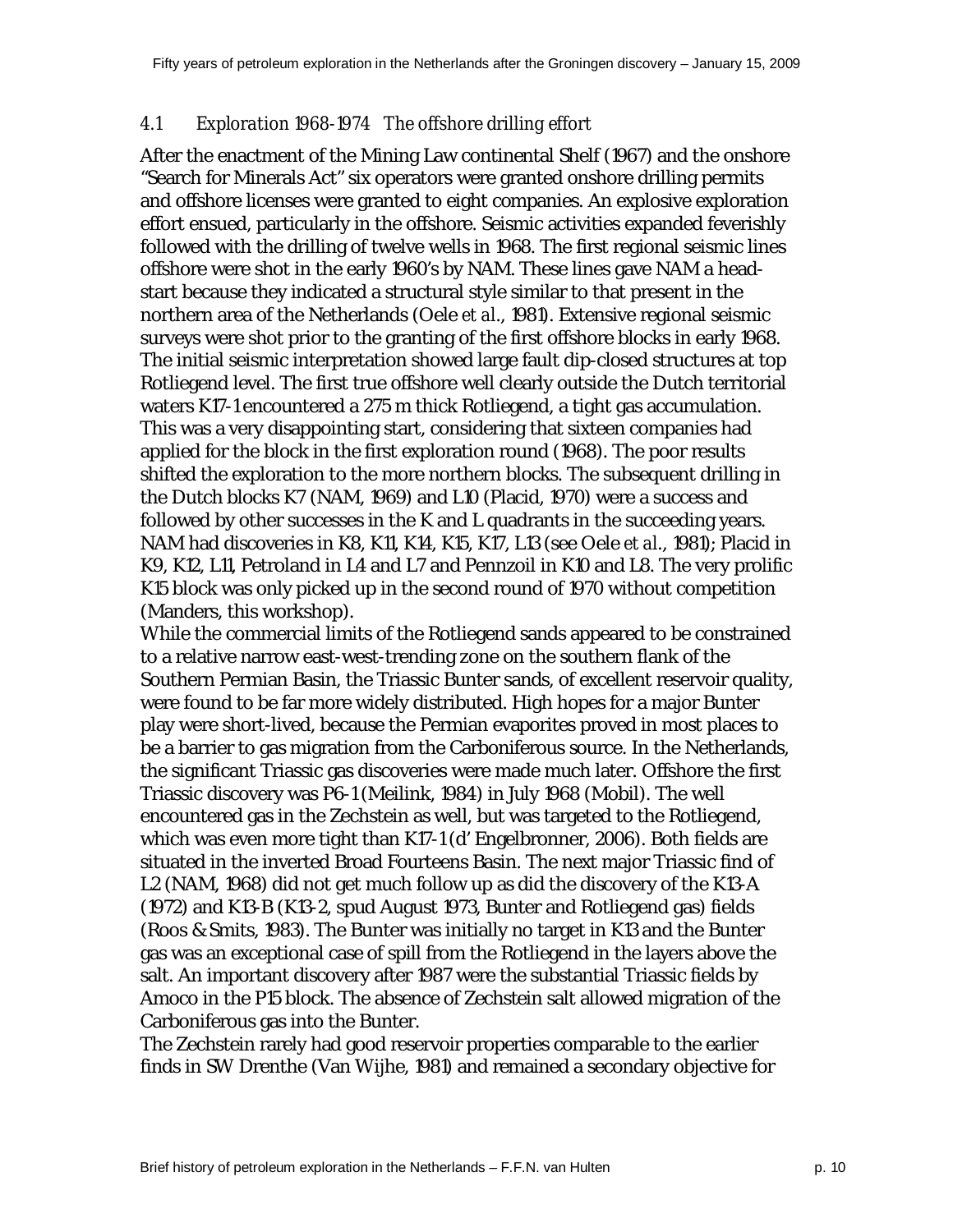gas in selected areas. Few discoveries of Zechstein are commercial. For a long time P6 and Q8 (BP) were the only viable Zechstein discoveries offshore. The Carboniferous find in K4-1 (Tenneco, 1974), triggered interest in the D and E quads in the fourth exploration round (1976-1983).

#### **5.0 Exploration 1974-1986 - More than gas**

The first (non commercial) oil offshore was found by Tenneco in 1970 in F18 in the Dutch Central Graben. A flow of 325  $m^3$  of light (31 API°) oil was measured during flow tests from Jurassic sandstones at a depth of 2,500 m. Other oil accumulations in the Dutch Central Graben area were found in B18 and F17 by NAM in 1982 and in F14 by Statoil in 1986. These finds have not been developed so far, contrary to the oil discoveries in the inverted basins in the southern offshore. There in the Broad Fourteens Basin a number of oilfields in Lower Cretaceous sandstone were discovered in Q1 like Helm and Helder (1979), followed a year later by Hoorn (Roelofsen & De Boer, 1991). This led to oil finds in Kotter (1980), Logger (1982) by Conoco. Amoco had found the Lower Cretaceous Rijn oil field in P15 already in 1975; however the viability of the field was not established until 1982. Horizon (P9-2, Amoco) was found in 1982. Onshore oil discoveries in the West Netherlands Basin continued. In 1984 the well Rotterdam-1 found Cretaceous oil.

Gas exploration in this period was commercially more important than oil. Onshore a number of significant Rotliegend fields were discovered in the NAM production licenses like Marum, Bedum and Warffum (1975 and 1977).Offshore K15-FB (NAM), L12-FB (NAM), K13-C (Pennzoil, 1977), K13-D (Pennzoil, 1977), K15-FC (NAM, 1978), L11b-A (Unocal, 1978) were found.

After the deepening of the De Lier oilfield, Bunter gas was discovered in Monster (1983). A follow up in the Botlek-1 well in 1984 extended the Bunter play to the area south of the Rijswijk concession. Other finds were Papekop in the province of Utrecht.

Some 544 exploration wells were drilled between 1968 and 1986. Gas was found in 137 wells and 21 wells found oil. The deepest well reached a total depth of 6,011 m. The Rotliegend play was now generally known and detailed publications (Lutz *et al*., 1975, Van Wijhe *et al*., 1980) gave a good insight in the various play areas. Exploration activity was relatively low between 1974 and 1980. The chance to find another Groningen or Annerveen had been diminished and made the Netherlands less attractive. It was not the second oil-shock that caused a renewed interest in exploration. It was the 'small field policy' of the Dutch government that was instrumental in the renewed interest. It guaranteed offtake of the gas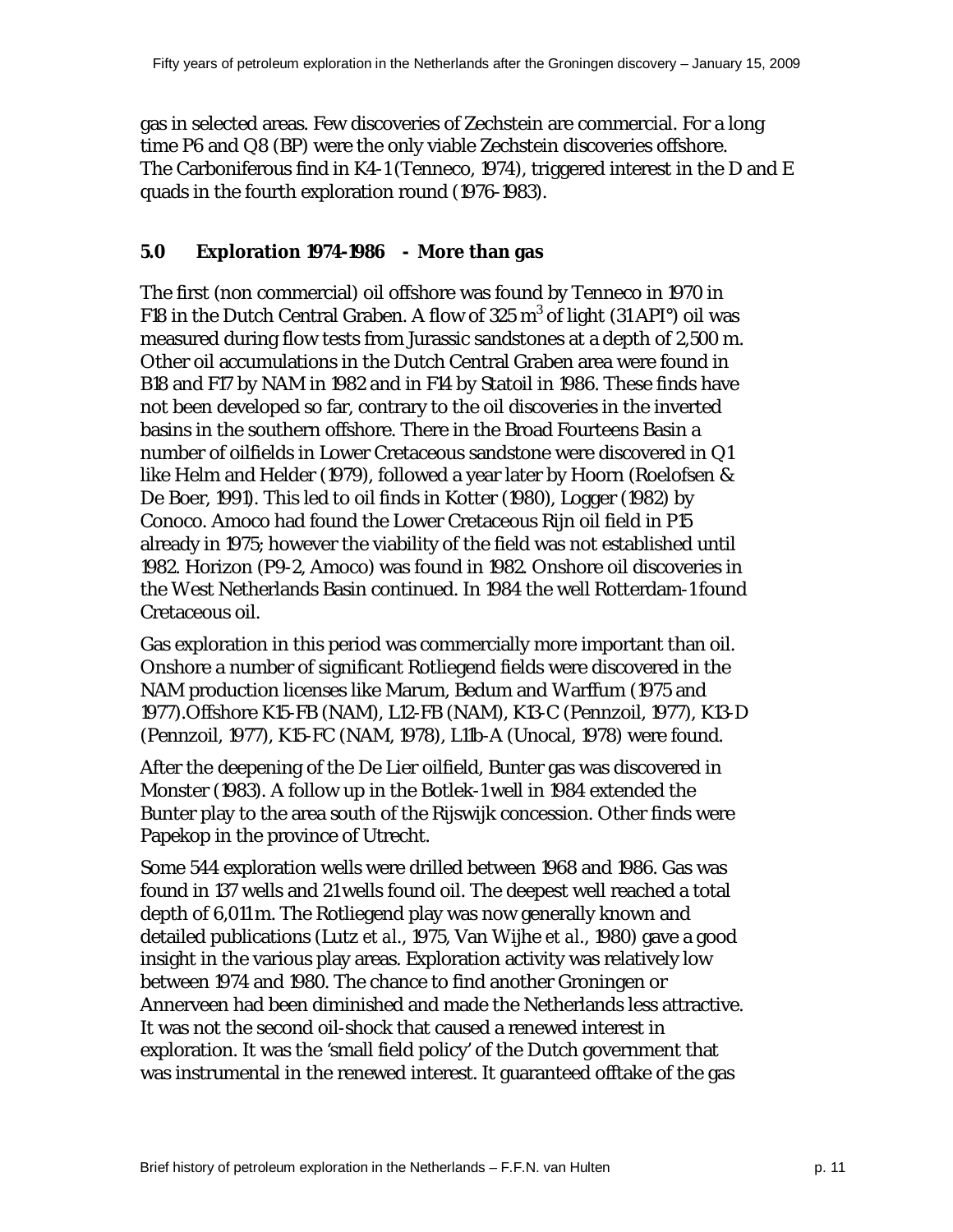of such fields by 'Gasunie' , whereas the Groningen field was used as swing producer mainly, produced during high demand winter peaks.

#### **6.0 Exploration 1986-1995**

Despite the collapse of oil prices in the late 1980's, activity remained high onshore and offshore in the following years. Contrary to other basins in the world, drilling was not down because the Dutch small field policy and also the positive effect of deregulation in the United Kingdom was felt in the southern North Sea Area as a whole. Besides these policy changes, new seismic techniques lowered drilling risk substantially. Exploration in the Rotliegend was highly dependent on quality of structural depth maps and new acquisition techniques and processing could provide this. The period was characterized by the acquisition of 3D seismic that improved the subsurface structural imaging below the Zechstein salt. Not only the entire Rotliegend play trend was covered by 3D seismic, many areas outside the Rotliegend fairway have 3D coverage by the end of the twentieth century as well.

The Rotliegend discoveries onshore get a new impulse after the better than expected gas find of Grijpskerk (NAM, 1990). After this new impulse, a number of gas fields are discovered in the Lauwerszee Trough area, called the 'Dutch Golden lane' (Corona, 2005). Some fields discovered by NAM in this area are Munnekezijl, 1992; Anjum, 1992; Saaksum, 1993; Vierhuizen, 1994; Moddergat, 1995.; Lauwersoog, 1996; Kollum-N., 1997.

Blocks close to the Groningen field contained significant amounts of gas (Zuidwending, 1988; Oude Pekela 1989; Lula/Kiel-Windeweer, 1997).

The discoveries offshore in this period were even more substantial. The number of Rotliegend fields increased with numerous discoveries by Elf Petroland in the blocks K5 and K6 (Biteau, this workshop) like K6-C, 1986; K6-D, 1988; K6-DN, 1989; K6-G, 1990; K5-D, 1991; K6-T, 1991. The discovery of the Rotliegend Markham field in 1987 recieved extra attention because the field straddled the Dutch/UK boundary **(**Myres *et al*., 1995).

Twenty years after the Bunter discovery in L2, a follow up was found in L5 (L5-5, 1988). In the southern offshore the P15 Bunter play (see Ames & Farfan, 1996) was expanded in P18 (1989). Bunter gas was found in the block P12 (1987) by Mobil as well. Onshore Bunter discoveries followed the Monster and Botlek discoveries. In Pernis-West-1, spud October 4 1987 (Van Veen, this workshop and De Jager *et al.,* 1996), Oud Beijerland Zuid-1 (NAM, 1990), Spijkenisse Oost (NAM, 1990), Spijkenisse West-1 (NAM, 1992) and other smaller discoveries like Andel (NAM) in 1991. Some new Bunter discoveries were made in the Waalwijk area as well. Gas was found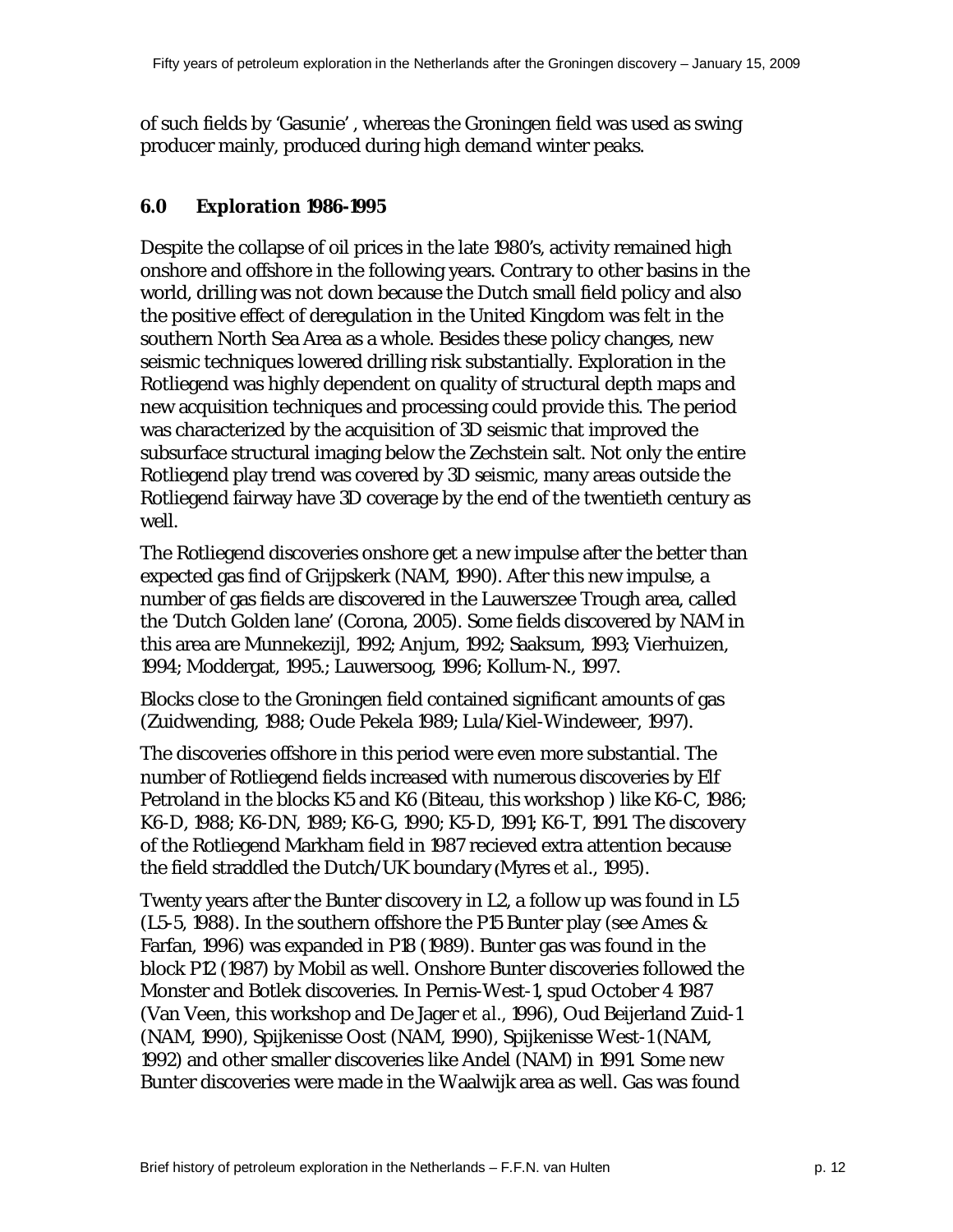in Waalwijk-1 (BP, 1987) and in Loon op Zand (Waalwijk-Zuid-1, Clyde, 1991).

Bunter discoveries in the block F15 and L9 were also sizable. In 1986 Elf found gas in F15-4 (Fontaine *et al*., 1993), after an earlier unsuccessful attempt by BP (F15-2, 1982). . Gas had been found in 1973 by Phillips in L9-1 in the Rotliegend but it was almost twenty years later that the potential of the Bunter was realized by NAM in a number of L9 Bunter fields (De Jager & Barrio, 2003).

Tertiary (Pliocene) gas in the A&B blocks opened up a new play in the most northern area of the Dutch offshore. The low relief structures with relatively low pressure biogenic gas were very different from the normal gas accumulations (Duyverman *et al*., 1991). The A& B blocks had been already applied for in the first (1968) and third (1972) round. The first wells were drilled to deeper targets (A12-1, Tenneco, 1971; A18-1, NAM, 1974) and did not realize the shallow gas potential. NAM, Clyde and Wintershall found several Pliocene gas accumulations, but development of these finds were not attractive for development for a long time. Shallow gas was seen as a liability, a drilling risk. The first dedicated wells were drilled in 1987 and 1988 with A18-2 and A12-3. In the period 1990-1992 several accumulations were drilled like B13-3 (NAM), B10-3 (NAM), B17-5 (NAM), A15-2 (Clyde), A15-3 (Wintershall).

The exploration of the D and E quads yielded only a few commercial gas fields (D15-FA, 1985; K2-A, 1987) contrary to the developments in the adjacent area of the United Kingdom (see Besly, 1993).

Oil exploration in the Netherlands was disappointing and activity was certainly not stimulated by low oil prices. There were some discoveries. The Dutch Central Graben area saw the discovery of a major oil field. A small oil discovery in the Jurassic of the Dutch Central Graben had already been made by NAM in 1971 in the block F3. This F3-FA condensate accumulation was not economic at that time. The F3-FB Jurassic condensate/oil find in 1994 was a major find.

# **7.0 Exploration after 1995**

After the  $8<sup>th</sup>$  round (1992) it was decided not to have a fixed date for an exploration round. Since April 1 1995 there is a so-called 9<sup>th</sup> round. In contrast to previous rounds, the Continental Shelf is permanently open for exploration license applications. The results of this round after five years were called disappointing (Alblas, 2001). Also the industry demand to shorten the cycle time for prospect generation has come at a price (Corona, 2005). There is a general decrease in number of exploration wells (Rosenkranz, this workshop) but the area is not yet creaming (Breunese *et al*. 2005).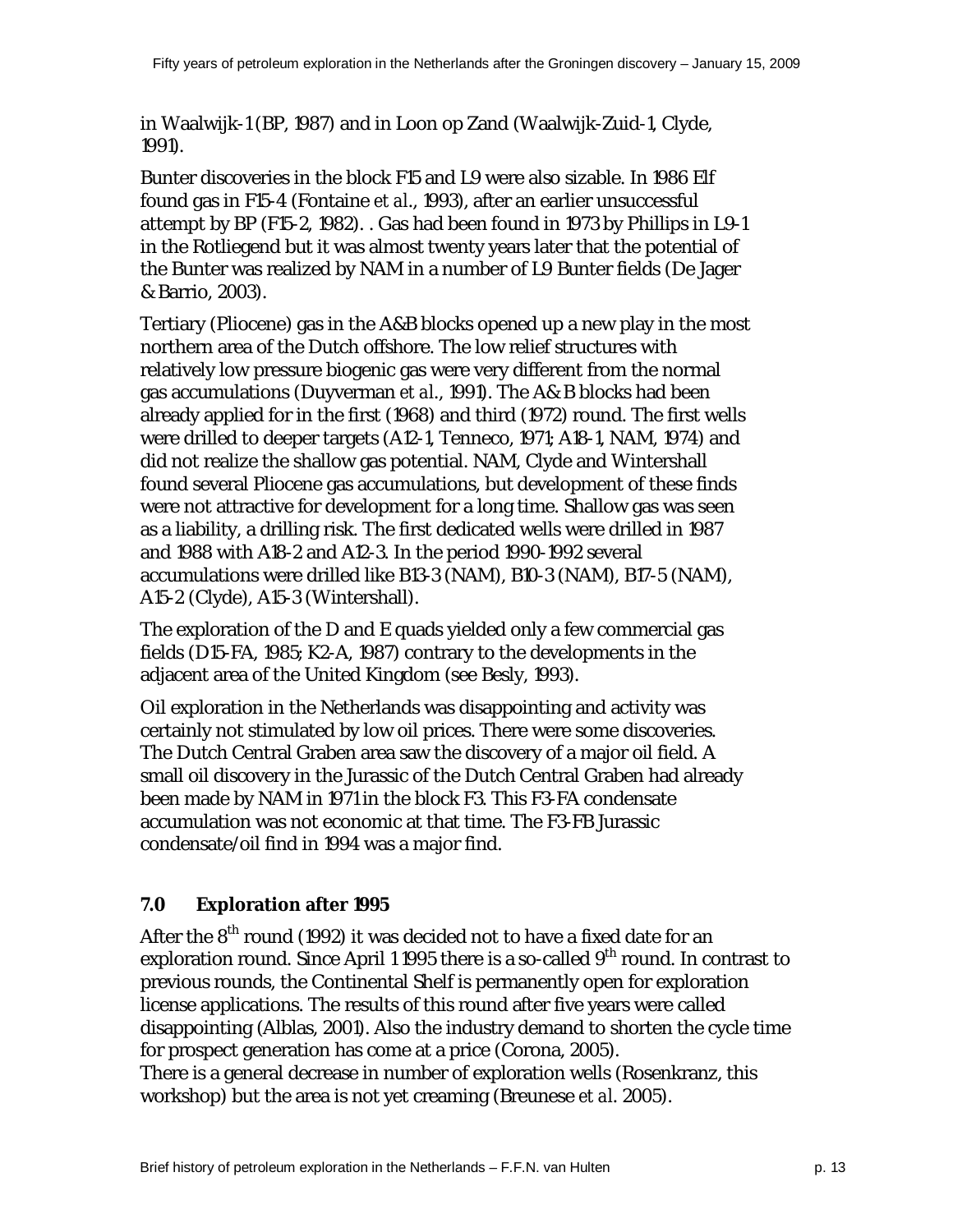Seismic is still the most important source of identifying prospects and 3D acquisition becomes the norm. Increasingly migration modeling is performed (Whitfield *et al*., 2005; Van Lingen, 2003). Increasing computer power makes PreSDM processing affordable. Amplitude anomalies and flat spot analysis becomes a reliable tool, even in sub salt Rotliegend reservoirs.

The last 15 years interesting Rotliegend discoveries were made in K12-13 (K12-G, 2000); F16 -3x (F16-E, 2001 Wintershall) and L5-B & C (De Wijn, this workshop). Near field exploration still yields gas fields in blocks K2, K5, K12 and K15 for the Rotliegend. More fields were producing from the Carboniferous with in K4 combined Rotliegend and Carboniferous and D12-A (D12-6, 2002, Wintershall) Carboniferous (De Wijn, this workshop).

New Bunter discoveries in G14 and G17 opened up a new exploration area north of the Terschelling Basin on the Schill Grund High. After a Bunter gas find in 2000 in G17-4, the well G14-2 in 2002 had gas shows. The subsequent 2003 well G14-2st warranted a development (2005) of the G14-A and G14-B, G14-C and G17- S (Drijkonigen, this workshop). In 2001 Clyde announced an unusual large Bunter gas discovery in the southern offshore Q1/Q4 area (Van der Weerd, 2004). In the P15/P18 area in 2003 three new discoveries for the Bunter were made by BP.

In the southern offshore, oil was found by Amoco in P11-3 (1996) in the Triassic Volpriehausen and in clastic fringe facies of the Zechstein. The oil is now developed as the 'De Ruyter Field' (Blom *et al*., 2008). In the northern offshore area Unocal found with the F2-5 well the first Chalk oil field on top of a Zechstein salt dome. The first well tested mainly water but the well F2-5 drilled by RWE, encountered 76 m oil and they developed the field 'Hanze' with first oil in 2001 (Price *et al*., 2002).

# **8.0 Conclusions**

Exploration of the Dutch subsurface has made the Netherlands an important hydrocarbon producer. The Jurassic source rocks have yielded many oil fields. The Carboniferous source rock gave the country its important position in the energy supply for Western Europe. What started with a gas find in the Zechstein of Coevorden-West in 1948 led to the discovery of Groningen in 1959 and resulted in over 400 smaller gas fields in various formations. The total reserves in these small fields is about halve the reserves of the giant Groningen field.

Most of the "small" fields have been found in the Permian Rotliegend and new finds are still being made particular in the Rotliegend and Bunter. Exploration activity has declined the last decade and the many smaller fields are reaching the tail-end or will stop producing in a few years. This, combined with the aging infrastructure, is a major concern for future exploration. When existing platforms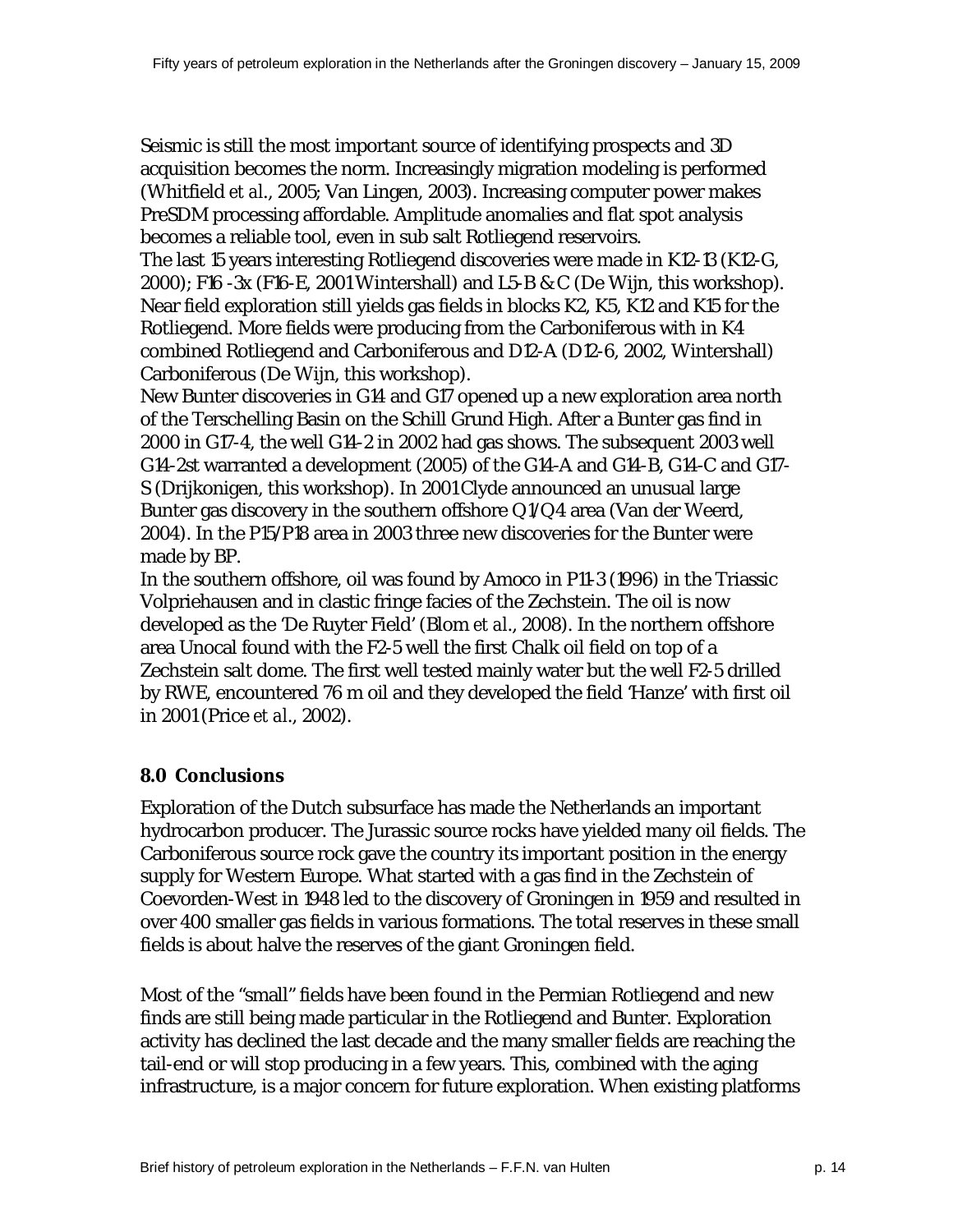have disappeared, it will be economically not attractive to explore for small prospects. The estimated undiscovered exploration potential ranges between 165 - 380 mrd m3. (Rosenkranz, this workshop). A part of these prospects are very small or have unfavourable reservoir properties. Nevertheless the question has to be answered how much of this resource will be left behind if there is not sufficient exploration activity. Rosenkranz (this workshop) describes a number of scenarios. It is clear from the calculations that there are enough attractive prospects left that can be drilled economically with current prices. When the announced fiscal measure will materialise, this number is even higher. But time is of the essence and the current exploration activity level seems to be insufficient to explore and develop a large part of the presently known prospects.

#### **9.0 References**

- **Alblas, L.D. (2001)** *The petroleum industry in the Netherlands its settings and possible future*. Geologie en Mijnbouw / Netherlands Journal of Geosciences, vol. 80, no. 1, p. 23-32.
- **Ames, R. & Farfan, P.F. (1996)** *The environment of deposition of the Triassic Main Buntsandstein Formation in the P and Q quadrants, offshore the Netherlands*. In: Rondeel, H.E., Batjes, D.A.J. & Nieuwenhuijs, W.H. (eds.). Geology of gas and oil under the Netherlands. Royal Geological and Mining Society of the Netherlands, Kluwer Academic Publishers, Dordrecht, p. 167-178.
- **Besly, B.M., Burley, S.D. & Turner, P. (1993)** *The late Carboniferous 'Barren Red Bed' play of the Silver Pit area, Southern North Sea*. In: Parker, J.R. (ed.). Petroleum Geology of Northwest Europe: Proceedings of the 4th conference, Geological Society of London, p. 727-740.
- **Blom, F., Borren, L. van & Bacon, M. (2008)** *De Ruyter Field, Netherlands Discovery and Near-Field Exploration*. European Association of Geoscientists and Engineers, 70th Conference and Technical Exhibition - June 9-12, Rome, Italy, extended abstracts A-026, 5 p.
- **Bodenhausen, J.W.A. & Ott, W.F. (1981)** *Habitat of the Rijswijk oil province, onshore, the Netherlands*. In: Illing, L.V. & Hobson, G.D. (eds.). Petroleum geology of the Continental Shelf of North-West Europe: Proceedings of the 2nd Conference. Institute of Petroleum, London, p. 301-309.
- **Bosch, W.J. van den (1983)** *The Harlingen Field, the only gas field in the Upper Cretaceous Chalk of The Netherlands*. Geologie en Mijnbouw, vol. 62, p. 145-156.
- **Breunese, J.N., Mijnlieff, H.F. & Lutgert, J.E. (2005)** *The life cycle of the Netherlands' natural gas exploration: 40 years after Groningen, where are we now?*. In: Doré, A.G. & Vining, B.A. (eds.). Petroleum Geology: North-West Europe and Global Perspectives, Proceedings of the 6th Petroleum Geology Conference, Geological Society of London, p. 69-75.
- **Bruijn, A.N. (1996)** *De Wijk gas field (Netherlands): reservoir mapping with amplitude anomalies*. In: Rondeel, H.E., Batjes, D.A.J. & Nieuwenhuijs, W.H. (eds.). Geology of gas and oil under the Netherlands. Royal Geological and Mining Society of the Netherlands, Kluwer Academic Publishers, Dordrecht, p. 243-254.
- **Corona, F.V. (2005)** *Fault trap analysis of the Permian Rotliegend gas play, Lauwerszee Trough, NE Netherlands*. In: Doré, A.G. & Vining, B.A. (eds.). Petroleum Geology: North-West Europe and Global Perspectives, Proceedings of the 6th Petroleum Geology Conference, Geological Society of London, p. 327-335.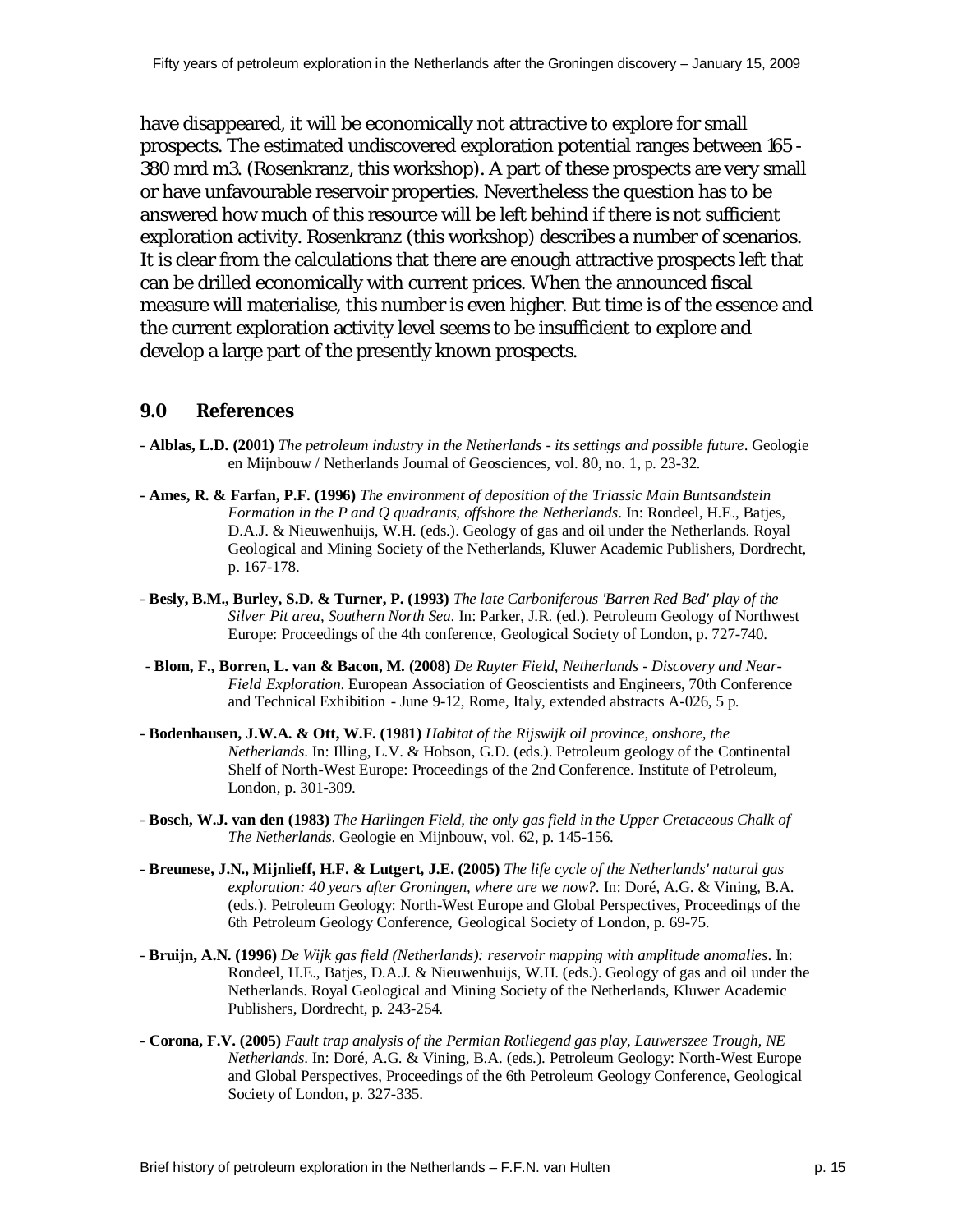- **Cottençon, A., Parant, B. & Flacelière, G. (1975)** *Lower Cretaceous gas fields in Holland*. In: Woodland, A.W. (ed.). Petroleum and the Continental shelf of North-West Europe, vol. 1, Appl. Sc. Publishers LTD, Barking, Essex, p. 403-412.
- **Duyverman, H.J., Geil, K., Michelsen, O. & Sørensen, K. (1991)** *Tertiary geology and prospectivity of the Netherlands' northern offshore*. European Association of Petroleum Geologists, 3rd Conference and Technical Exhibition - 26-30 May, Florence, Italy, abstract E-021, 14 p.
- **Edtinger, F.R. von (1973)** *Erdgas-Exploration und -Produktion in der niederländischen Konzession Bergen*. Erdöl-Erdgas Zeitschrift, 89. Jahrgang, p. 279-282.
- **Engelbronner, W. d' (2006)** *Tight Gas Reservoir Challenges in the Netherlands.* In: Hulten, F.F.N. van & Lutgert, J.E. (comp.). Tight gas fields in the Netherlands, workshop EBN-TNO, September 19, Utrecht (The Netherlands), 23. p.
- **Fontaine, J.M., Guastella, G. Jouault, P. & Vega, P.de la (1993)** *F15-A: a Triassic gas field on the eastern limit of the Dutch Central Graben*. In: Parker, J.R. (ed.). Petroleum Geology of Northwest Europe: Proceedings of the 4th conference, Geological Society of London, p. 583- 593.
- **Gdula, J.E. (1983)** *Reservoir geology, structural framework and petrophysical aspects of the De Wijk gas field*. Geologie en Mijnbouw, vol. 62, p. 191-202.
- **Geluk, M.C. (2005)** *Stratigraphy and tectonics of Permo-Triassic basins in the Netherlands and surrounding areas*. Ph.D. Thesis University of Utrecht, 171 p.
- **Glennie, K.W. [ed.] (1998)** *Petroleum Geology of the North Sea, Basic concepts and recent advances*. Blackwell Science Ltd, London, 636 p.
- **Groen, D.M. te & Steenken, W.F. (1986)** *Exploration and delineation of the Groningen gas field. Symposium Groningen gas field*, March 15-16, Groningen, Verhandelingen Koninklijk Nederlands Geologisch en Mijnbouwkundig Genootschap, Geol. Serie, No. 25, p. 9-20.
- **Jager, J. de, Doyle, M.A., Grantham, P.J. & Mabillard, J.E. (1996)** *Hydrocarbon habitat of the West Netherlands Basin*. In: Rondeel, H.E., Batjes, D.A.J. & Nieuwenhuijs, W.H. (eds.). Geology of gas and oil under the Netherlands. Royal Geological and Mining Society of the Netherlands, Kluwer Academic Publishers, Dordrecht, p. 191-209.
- **Jager, J. de & Barrio, C. (2003)** *The 'Fat Sand' play A new Triassic play in the Southern Permian Basin*. Program & Abstracts of the 6th Petroleum Geology Conference, North-West Europe and Global Perspectives, Geological Society of London, October 6-9, Queen Elizabeth II Conference Centre, London, p. 105.
- **Klein, W.C. (1913)** *Tektonische und stratigrafische Beobachtungen am Süd-westrande des limburgischen Kohlenreviers*. Meededeelingen van de Rijksopsporing van Delfstoffen (National service for the Exploration of Mineral Resources), no. 5, Ph.D. Thesis Technical University of Delft, 93. p.
- **Knaap, W.A. & Coenen, M.J. (1987)** *Exploration for oil and natural gas*. In: Visser, W.A., Zonneveld, J.I.S. & Loon, A.J. van (eds.). Seventy-five years of geology and mining in The Netherlands (1912-1987). Royal Geol. and Mining Soc. of the Netherlands (KNGMG), The Hague, p. 207-242.
- **Kockel, F. (1995)** *Structural and palaeogeographical development of the German North Sea sector.* Beiträge zur regionalen Geologie der Erde, Band 26, Gebrüder Borntraeger, Berlin, 96 p., 15 enclosures.
- **Lake, S.D. & Yaha, A.A. (1999)** *40 years on in the "Golden Lane" Rotliegend exploration campaign, NE the Netherlands: Past, present, future, the key learning points and the way ahead*. In: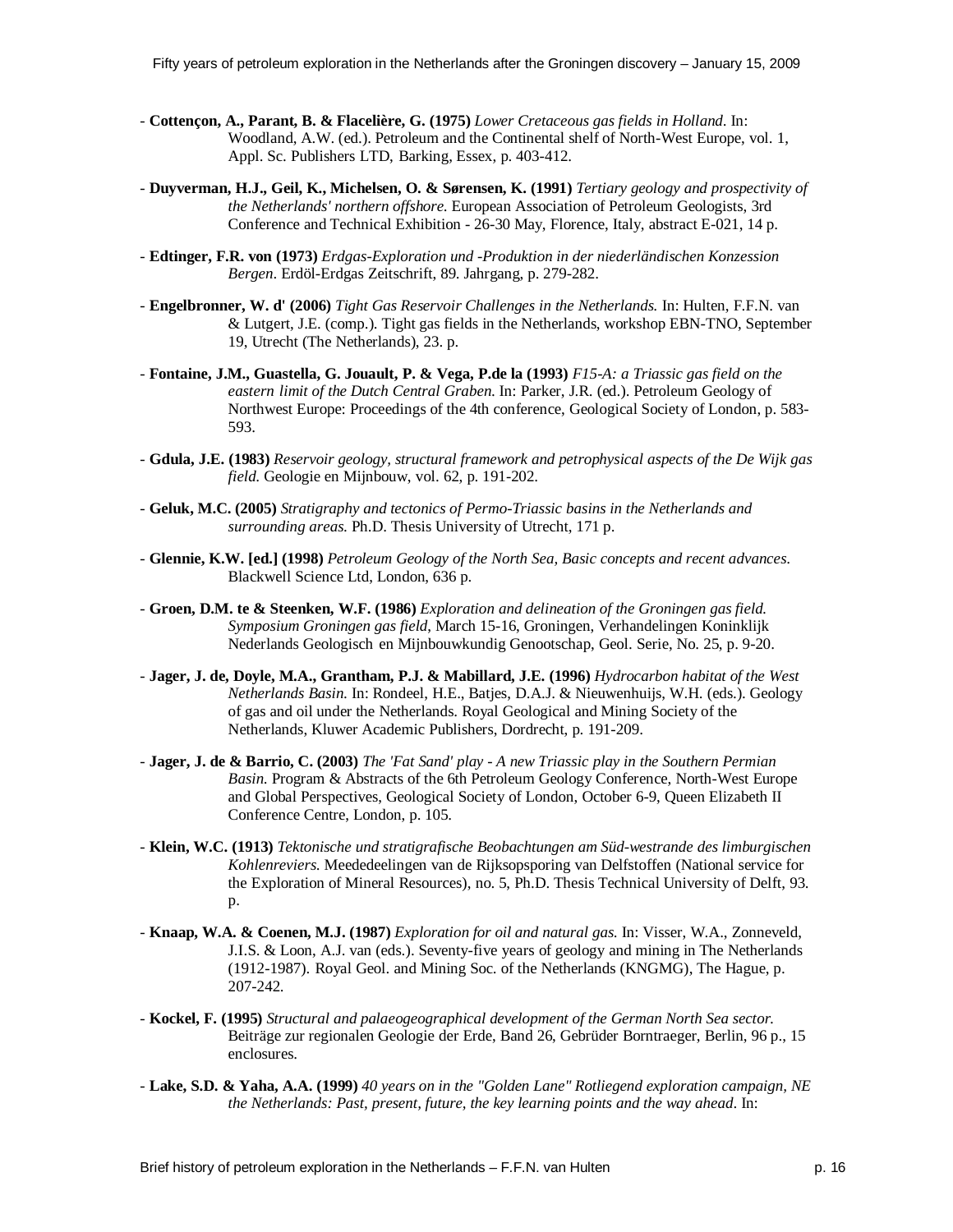Dronkert, H. & Dijkhuis, E. (eds.). Groningen: catalyst for the North West European Oil and Gas Industry, May 31-June 1, Groningen, the Netherlands, Abstract book, p. 63.

- **Lingen, W.N. van (2003)** Near Field Exploration in the NE Netherlands Continuing Exploration Success with Increasing Knowledge and Improving Technology. American Association of Petroleum Geologists, International Conference and Exhibition, September 21-24, Barcelona, Spain, abstract.
- **Lith, J.G.J. (1983)** *Gas Fields of Bergen concession, The Netherlands*. In: Kaasschieter, J.P.H. & Reijers, T.J.A. (eds.). Petroleum Geology of the southeastern North Sea and the adjacent onshore areas. Proc. Conf. Petroleum Geological Circle of the Royal Geol. and Mining Soc. of the Netherlands, Nov. 24-26, 1982, The Hague, p. 63-74.
- **Lutz, M., Kaasschieter, J.P.H. & Wijhe, D.H. van (1975)** *Geological factors controlling Rotliegend gas accumulations in the Mid-European Basin*. Proceedings 9th World Petroleum Congress, Tokyo, vol. 22, p. 93-103.
- **Meilink M.R. (1984)** *The geology and development of the P/6 gas field*. lecture Petroleum-Geologische Kring (PGK) of the Koninklijk Nederlands Geologisch Mijnbouwkundig Genootschap, October 10, The Hague, abstract.
- **Milius, G. & Vlugt, W.R. van der (1967)** *De gasuitbarsting van Sleen 2*. Geogr. Tijdschrift van het K.N.A.G., nieuwe reeks, vol. 1, p. 20-28.
- **Myres, J.C., Jones, A.F. & Towart, J.M. (1995)** *The Markham Field: UK Blocks 49/5a and 49/10b, Netherlands Blocks J3b and J6*. Petroleum Geoscience, vol. 1, nr. 4, p. 303-309.
- **Oele, J.A., Hol, A.C.P.J. & Tiemens, J. (1981)** *Some Rotliegend gasfields of the K and L blocks, Netherlands offshore (1968-1978) - a case history*. In: Illing, L.V. & Hobson, G.D. (eds.). Petroleum geology of the Continental Shelf of North-West Europe: Proceedings of the 2<sup>nd</sup> Conference. Institute of Petroleum, London, p. 289-300.
- **Perrot, J. & Poel, A.B. van der (1987)** *Zuidwal a Neocomian gas field*. In: Brooks, J. & Glennie, K.W. (eds.). Petroleum Geology of North-West Europe, Proceedings of the 3rd conference on Petroleum Geology of North West Europe, vol. 1, Graham and Trotman, London, p. 325-335.
- **Price, A., Hofmann, A.P., Dalen, E.van, McKellar, D. & Kaffenberger, G. (2002)** *Hanze Field in the Dutch North Sea, Unique in many ways*. Oil Gas European Magazine, p. 15-20.
- **Racero-Baena, A. & Drake, S.J. (1996)** Structural style and reservoir development in the West-Netherlands oil province. In: Rondeel, H.E., Batjes, D.A.J. & Nieuwenhuijs, W.H. (eds.). Geology of gas and oil under the Netherlands. Royal Geological and Mining Society of the Netherlands, Kluwer Academic Publishers, Dordrecht, p. 211-227.
- **Reimering, W.T.B. (1948)** *De ontwikkeling van het aardolieveld Schoonebeek na de bevrijding*. De Ingenieur, jaargang 60, no. 53, Mijnbouw en Petroleumtechniek 9, p. M.75-M.83.
- **Roelofsen, J.W. & Boer, W.D. de (1991)** *Geology of the Lower Cretaceous Q/1 oil-fields, Broad Fourteens basin, The Netherlands*. In: Spencer, A.M. (ed.). Generation, accumulation and production of Europe's hydrocarbons, Proceed. First Conf. EAPG. May 30 - June 2, West Berlin, Special Publication of the European Association of Petroleum Geoscientists, no. 1., Oxford University Press, p. 203-216.
- **Roos, B.M. & Smits, B.J. (1983)** *Rotliegend and Main Buntsandstein gas fields in block K/13 A case history*. In: Kaasschieter, J.P.H. & Reijers, T.J.A. (eds.). Petroleum Geology of the southeastern North Sea and the adjacent onshore areas. Proc. Conf. Petroleum Geological Circle of the Royal Geol. and Mining Soc. of the Netherlands, Nov. 24-26, 1982, The Hague, p. 75-82.